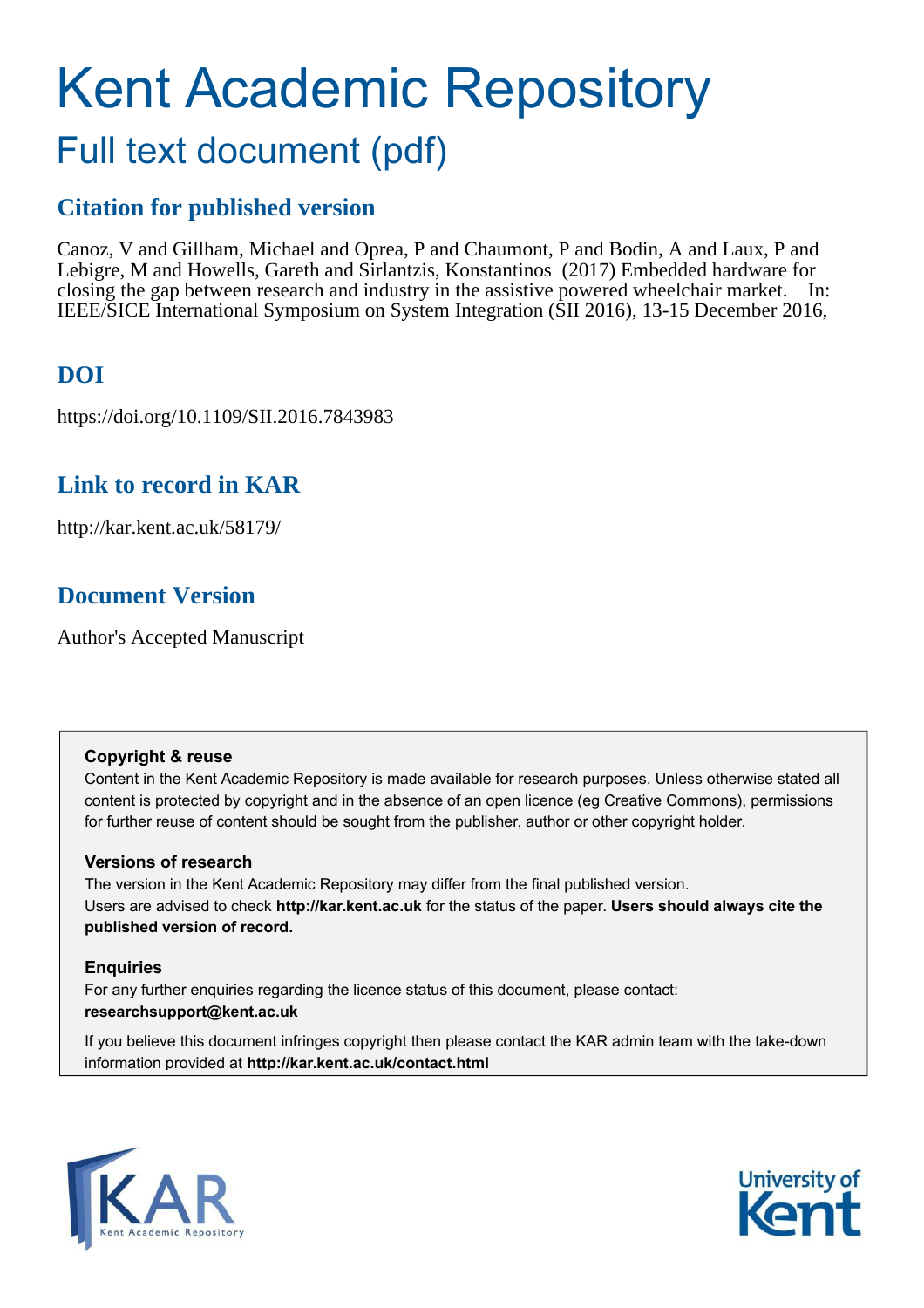## **Embedded hardware for closing the gap between research and industry in the assistive powered wheelchair market**

V. Canoz, M. Gillham, P. Oprea, P. Chaumont, A. Bodin, P. Laux, M.Lebigre, G. Howells, K. Sirlantzis

**Abstract—Literature is abound with smart wheelchair platforms of various developments, yet to date there has been little technology find its way to the market place. Many trials and much research has taken place over the last few decades however the end user has benefited precious little. There exists two fundamental difficulties when developing a smart powered wheelchair assistive system, the first is need for the system to be fully compatible with all of the manufacturers, and the second is to produce a technology and business model which is marketable and therefore desirable to the manufacturers. However this requires the researchers to have access to hardware which can be used to develop practical systems which integrate and communicate seamlessly with current manufacturer's wheelchair systems. We present our powered wheelchair system which integrates with 95% of the powered wheelchair controller market; our system allows researchers to access the low level embedded system with more powerful computational devices running sophisticated software enabling rapid development of algorithms and techniques. When they have been evaluated they can be easily ported to the embedded processor for real-time evaluation and clinical trial.** 

#### I. INTRODUCTION

There has been significant research undertaken in the field of smart powered wheelchair platforms over the last 30 years [1, 2]. Whilst some platforms have continued to be used for research most have not, research between 2005 and 2013 numbers over 4,018 published papers [3]. There is a clear gap in the research-to-market chain of development, almost no publications on the subject, according to Garcia [3]. Previous work [3, 4] undertaken to bridge this gap used existing development hardware and sought to develop a proof-ofconcept system; however there were significant issues relating to full system integration due to unknown delays and input signal response timing in the existing powered wheelchair system, sensor and node latency, ranging data rates, cost and size [4].

Technology is becoming increasingly import in modern society, people are able to communicate with each other in many ways and information has become a highly desired commodity. Devices with different architectures and systems are able to interconnect using industry standard protocols, software, and hardware combinations such as Universal Serial Bus (USB), Ethernet, Wi-Fi, Bluetooth, and the Global System for Mobile Communications (GSM). Whilst it may be fully acceptable to have delays of up to one second in the updating of position on the Satnav, the same is not true if the vehicle brakes take seconds to begin to work. This equally applies to the powered wheelchair, it is vital that any collision avoidance must be running in real-time, due to the close proximity to obstacles, and be able to pass that information to the wheelchair system so that the assistance is immediate; equally the wheelchair's location and battery state may need to be passed to the carer, on their mobile phone, so that they can monitor the person in their care.

The current (2011) United Kingdom (UK) census data quotes the population as 56,075,912. A survey of disability in Great Britain, carried out by the Office of National Statistics in 1989 [5], indicated that out of the UK population some 13% of the population had a disability of some kind, and that, of these, 69% had a 'locomotion problem' these percentages relate to the current number of UK disabled as 7,570,248 with 5,223,471 needing assistance with mobility. The survey estimated that 10% with a 'locomotion problem' used a wheelchair, and that 10% of those wheelchairs were powered. This would indicate there are around 52,000 powered wheelchair users in the UK, if they renew their wheelchair every ten years then there is a market of 5,200 units per annum. Extrapolating these figures across the European Union (with an estimated population of 510 million) would mean there are potentially around 51,000 units per annum, and across the United States of America (USA) with an estimated population of 320 million, some 32,000 units per annum.

The number of potential people who would benefit from a 'smart wheelchair' in the USA are between 13.5 and 15.4 million according to research by Simpson [6] he goes on to list various disabilities and injuries which affect the powered wheelchair user making their needs quite complex; Simpson lists 13 different diagnosed conditions, each with a specific range of some 14 symptoms, he also goes on to argue there are considerable difficulties in determining the exact needs and requirements for powered wheelchair users, collision avoidance, navigation assistance, and human input interface being examples of the typical areas of assistance required. Simpson concludes that "Investment in smart wheelchair research, therefore, has much greater potential impact than previously thought" he concludes, that there appears to be a very large un-met and unqualified need, and more research is required in order to assist industry to provide suitable and affordable technology.[6].

Garcia et al. [3] reports that industry have shown little interest because the returns do not justify the investment, he describes this as the inverted pyramid. This is where users

V. Canoz, P. Chaumont, A. Bodin, P. Laux, M.Lebigre are with the École nationale supérieure d'ingénieurs de Limoges, 16 Rue Atlantis 87068 Limoges, Cedex, France.

M. Gillham (M.Gillham@kent.ac.uk), P. Oprea, G. Howells, K. Sirlantzis (K.Sirlantzis@kent.ac.uk), are with the School of Engineering and Digital Arts at The University of Kent, Jennison Building, Canterbury, Kent, United Kingdom, CT2 7NT. Telephone +44 (0)1227 823246.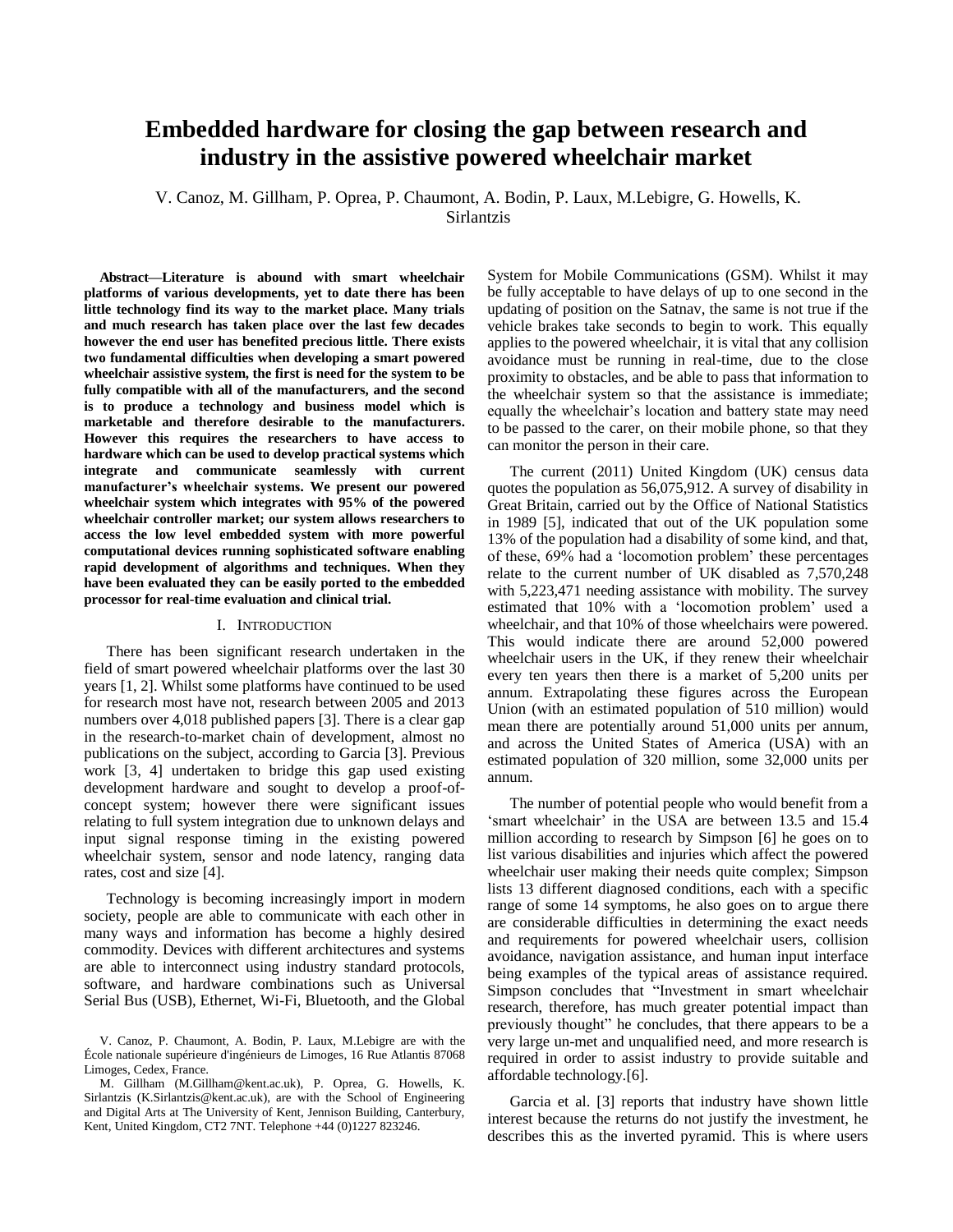who require the most assistance, and hence complex hardware, number the least and the highest number of users have the least assistance requirement; thus the market returns diminish as the assistive devices become more complex. They go on to say that there are only two systems currently available on the market, and only one of them is available to end-users. This is a line-following platform which the powered wheelchair can sit-on. In conclusion Garcia et al. state that for research to reach the market, hence end-user, a standardization needs to be undertaken; they suggest that a low-cost, system-integrated, modular interface device is needed to bridge the gap.

According to Simpson's research there appears to be far fewer people using powered wheelchairs than could benefit from having one, this implies that there may be a large market of potential powered wheelchair users who would be able/allowed to drive if they were given minimal assistance [7], this would invert the pyramid described by Garcia et al. and make assistive devices attractive to industry. Argall argues that this could be best demonstrated by developing low-cost modular hardware and software which can be added to commercially available wheelchairs [8] other research talks about the need to customize assistance for different disabilities, but they note the clinical necessity to keep the user in control [9, 10], this would require a human centered control methodology [11] which would mean that any system must operate in real-time to prevent causing any hindrance and distress to the users of the system.

In order to develop technologies, software, and algorithms to assist disabled powered wheelchair users, and to get that assistance to the end-user, requires a hardware interface which fully and seamlessly integrates into existing platforms as if it were the manufacturer's plug-and-play accessory. This device should also be capable of interfacing with other devices such as mobile phones and tablets, and finally should use low-cost components and sensors, and be robust and safe.

When industry develops new hardware accessories for existing systems it is quite common for the manufacturer of the proprietary system to allow third parties to access their system via a low-cost interface, which they provide, so as to minimize the development complexity and more importantly to maintain their intellectual property; our system connects to the two main manufacturers of powered wheelchair control system in just such a manner.

The current method manufacturers use to provide a safe and robust control system for the commercially available powered wheelchair is to use an open-loop approach, this relies upon taking the user joystick input and mapping that input to the motor input in such a way that the dynamic variables are constrained and the kinematic constraints are obeyed. These parameters are usually as follows, but by no means limited to:

- forward and reverse velocity
- forward and reverse positive acceleration
- forward and reverse negative acceleration
- turn angular positive and negative velocity
- turn angular positive angular acceleration.

The method the manufacturers employ is to use a time delay and time dependent ramping with an upper magnitude. This requires the device to be set-up for each user, a time consuming trial and error approach. The entire powered wheelchair control system could be therefore simply described as a black-box, which simply has time delays, and the output magnitudes constrained for safety. Until now this has presented a significant problem, researchers have needed to limit the motion of the test platform because of the manufacturer's black-box time delays. It is usual for the researcher's system to take joystick commands from the manufacturer's system and return them modified. Sensor data and collision avoidance algorithms can easily run in real-time on the researcher's hardware, however the communication delays, joystick data availability rate, and dynamic response delays mean that the platform does not respond in a real-time manner. This can mean that the platform has been sent commands to do an emergency stop, or steer away from an obstacle, however the delay may be such that collision occurs if the platform is moving any faster than a very slow pace, something which end users may not wish to subscribe to.

One solution, to this significant problem, maybe to model the platform dynamically, and model the delays, to predict the future position from inertial and obstacle sensor data such that the modified joystick values are returned to the manufacturer's system with the time delays compensated for. In order for this to be achieved the embedded hardware needs to be able to process sensor data quickly and run more complex algorithms, in addition obstacle sensors need to provide range data faster than currently available.

#### II. SYSTEM OVERVIEW

This development has been driven by the need to produce a simpler, cheaper, smaller, faster, and low powered hardware interface for multiple system integration into assistive powered wheelchair platforms so that researchers and engineers can develop technologies which can then be easily ported across to industry. For example the CAN (Controller Area Network ISO 11898) communication protocol and hardware is used in the automotive, aerospace, and marine industry, and in the powered wheelchair market.

The system has been designed to have a main board to handle the interface with the other systems and a chain of sensor sub boards connected to the internal CAN bus as shown in Fig. 1. Sensors can therefore be standard automotive, industrial, or even specifically for the powered wheelchair. We have therefore developed a small low cost sonar and infrared ranging board as an example of the potential possibilities. The internal system can be configured to have up to 30 small form sensor sub boards allowing the mounting of numerous low cost sensors in strategic location all about the wheelchair platform.

The system main board contains an integrated inertial measurement unit as well as GPS receiver for path planning and navigation assistance and is able to communicate wirelessly with most of the smartphones thanks to its long range Bluetooth Low Energy module, shown in the layout in Fig. 2. This allows control and configuration of the system through Android or iPhone applications and it also opens the system to a wide range of external systems for other higher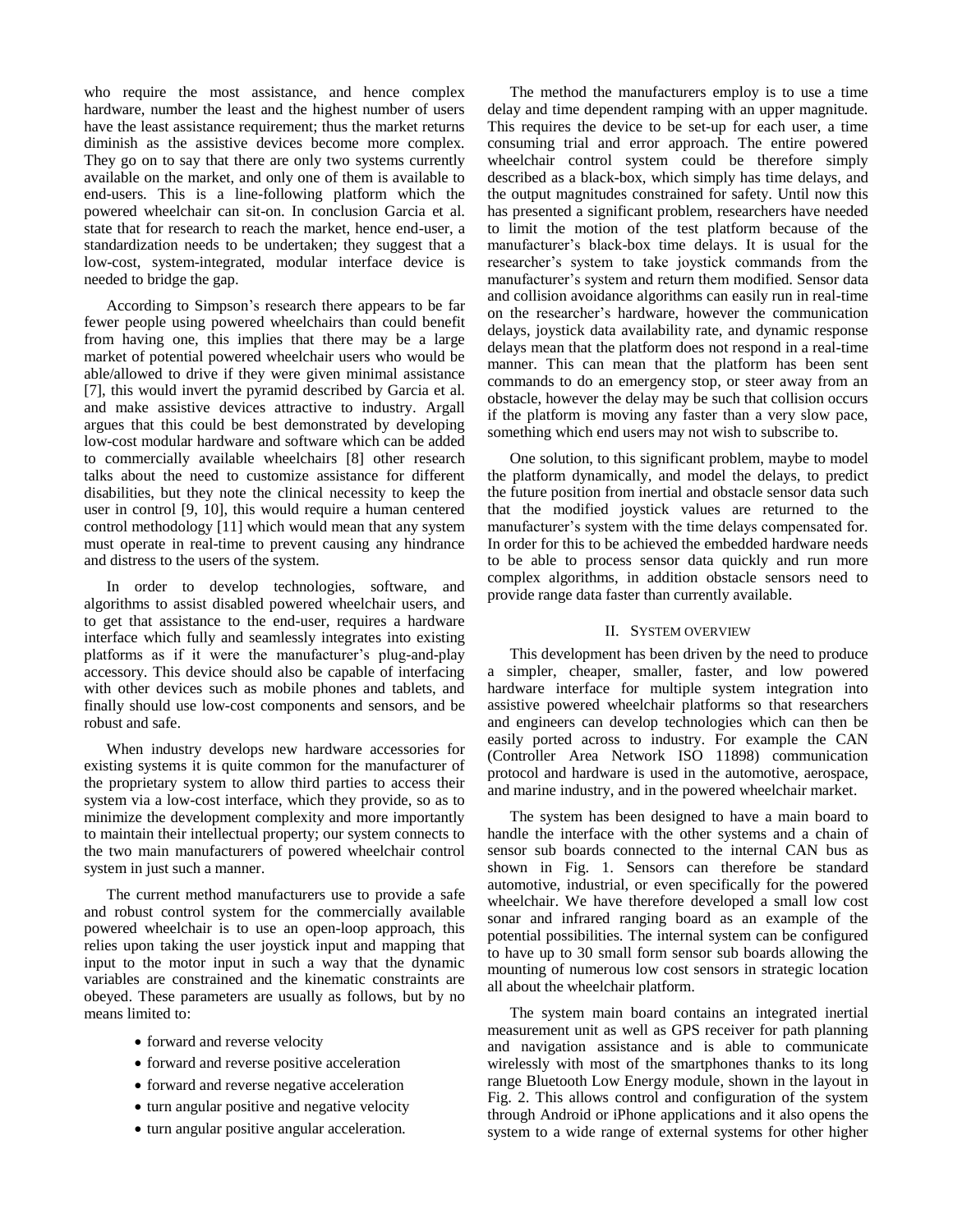level application. It could, for example, be used as a telemedicine terminal, allowing the doctors to obtain data from the users' driving which may indicate a worsening of their condition, or for carers to locate and communicate with their patients.

Figure 1. Embedded development system



#### III. MAIN BOARD OVERVIEW

The embedded system's multiple means of communication provide pertinent modularity for use in both industry standard and research applications. The main board provides four types of interface: CAN Bus, Bluetooth Low Energy (BLE), Universal Serial Bus (USB) and Universal asynchronous receiver/transmitter (UART). The CAN Bus is an industry standard and a tried and tested solution in the automotive industry as a suitable real-time communications system. This allows for easy integration of the designed components with a wide range of pre-existing CAN Bus capable systems. The USB interface provides a plug and play solution for connecting to a PC, mobile phone or system on a chip (SOC) device such as a UDOO single-board computer, which can extend the system to allow higher-level capabilities. The Bluetooth chip also provides a communication interface with other Bluetooth enabled devices, e.g. smartphone, laptop.

Additionally, the board has a MicroSD interface which allows for on-board logging of system and/or sensor data. This enables the system to collect behavioral data from users in clinical trial scenarios for later analysis or download to external system clients, e.g. smartphone, PC, cloud.

The chosen microprocessor for this application, in order to ensure real-time computation, is a PIC32MZ1024ECH064, from microchip, which is a relatively recent 32bit microcontroller running at 200 MHz. It has 1MB of programmable memory plus 512 KB of RAM memory, producing a DMIPS benchmarking test score of 330 which is approximately 60 times faster than an Arduino UNO.



The main board PCB measures 55mm x 85mm x 1.6mm, and comprises of 4 layers allowing it to accommodate the large number of tracks. There are 4 holes of 3.2mm diameter separated by 49mm vertically and 79 mm horizontally in a rectangle shape for fixing into an enclosure. The layout of the board is shown in Fig. 2 which comprises of the following major components:

- PIC32MZ microprocessor running at 200 MHz
- CAN bus transceiver
- USB connection to external systems
- UART communication with the manufacturer's system
- GPS for real-world location
- Inertial Measurement Unit (IMU) for dynamic feedback
- Bluetooth low energy for wireless communication
- buzzer for audible fault warning
- switched power supply.

The main board has seven different interfaces for connecting to the various systems and peripherals: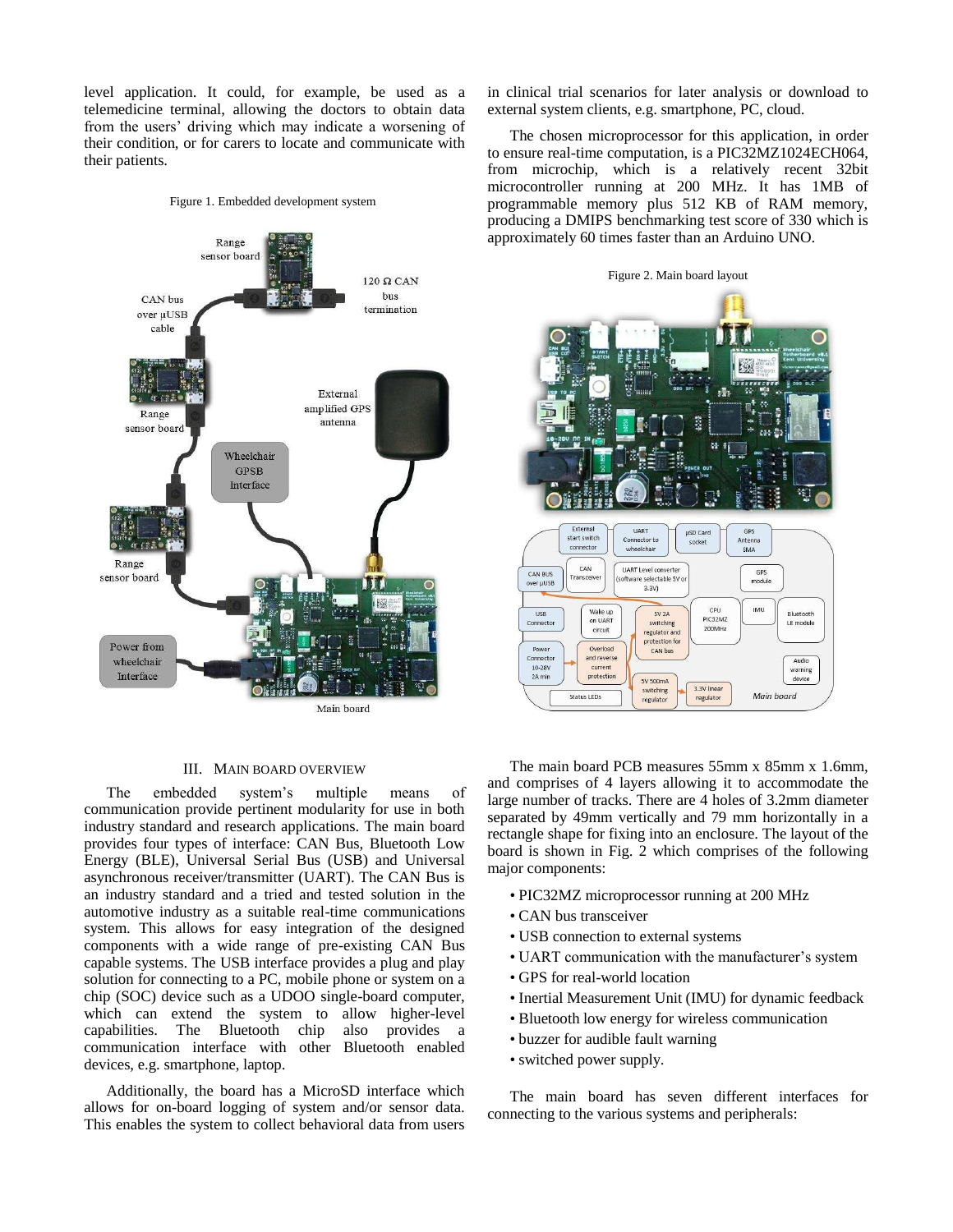- **wired** 
	- 1.power supply input socket
	- 2.high speed USB for PC data exchange
	- 3.Micro USB used for CAN bus communication not for USB communication, but no accidental risk of damage if connected to another USB by mistake one wire in the cable is used for sending power to other boards, the data rate is 1 x Mega baud
	- 4.UART port for interfacing with the wheelchair manufacturer's control system
	- 5.SMA connector for active GPS antenna connection will allow placement of the GPS antenna on the top of the chair for better reception
- **wireless** 
	- 6.Bluetooth Low Energy (BLE) for wireless data exchange with smartphones
- **other** 
	- 7.µSD socket for logging data and loading configuration files.

#### IV. SENSOR BOARD OVERVIEW

The four layer small form factor range measuring sensor board we have developed, shown in Fig. 3 measures 20mm x 35mm x 1.6 mm has infrared and ultrasonic transducers to measure the distance to obstacles. This low-cost board is fully compatible with the main board using CAN bus communication and can be modified to incorporate other types of sensor should they be required.

Figure 3. Sensor board layout



#### V. MAIN BOARD AND SENSOR BOARD EVALUATION

The main board was connected to a powered wheelchair system General Purpose Serial Board (GPSB) interface and our single sensor board. In commercial off-the-shelf ultrasonic ranging devices the number of distance measurements per second is usually set to once every 50ms to allow echoes to fade away so as not to give false readings. However we have reduced the amplitude of the ping so as to minimize cross-talk and echoes because we are only interested in obstacles within two meters of the platform. Furthermore as the range to the obstacle decreases we are able to increase the ping rate of the transducer. For the purpose of demonstration an obstacle was placed in front of the device at 15cm which would return a range measurement every 1ms.

A collision avoidance algorithm [12] was deployed to run on the main board processor which set a digital pin high at the start and low at the end of the calculation. A ScanaQuad SQ200 Logic Analyzer was then connected to the UART, CAN bus, and digital pin to analyze the data using the ScanaStudio software, sampling rate was 50MHz, these signals are shown in Fig. 4 and the values listed in Table 1.





The analysis shows that new data is available from the joystick over the GPSB every 20ms and this takes 1ms to read-in and write-out over the interface, the sonar ranging is available every 1ms and the collision avoidance algorithm runs at 3µs, therefore a typical joystick data modification cycle would therefore be just over 22ms this compares with a previous research rate of 181ms [4], some eight times faster.

TABLE 1. DATA RATES AND COMPUTATION TIME

| <b>Function</b>                         | Time us |
|-----------------------------------------|---------|
| The joystick data rate from GPSB        | 20,000  |
| GPSB read time                          | 1,000   |
| Typical sonar range return over CAN bus | 200     |
| Data is collected by the PIC32          |         |
| Collision avoidance algorithm           | 3       |
| GPSB write time                         | 1,000   |
| <b>Total time for cycle</b>             | 22,204  |

This experiment has determined that when the platform is near to an obstacle some 19 sonar range measurements and collision avoidance calculations can be made between each new joystick data read, this will mean that with correct dynamic modelling and the IMU feedback that the future position of the platform can be predicted so that the delays to the platform response caused by the unknown functions in the manufacturer's black box no longer present a problem to real-time collision avoidance implementation, development, and testing in confined spaces.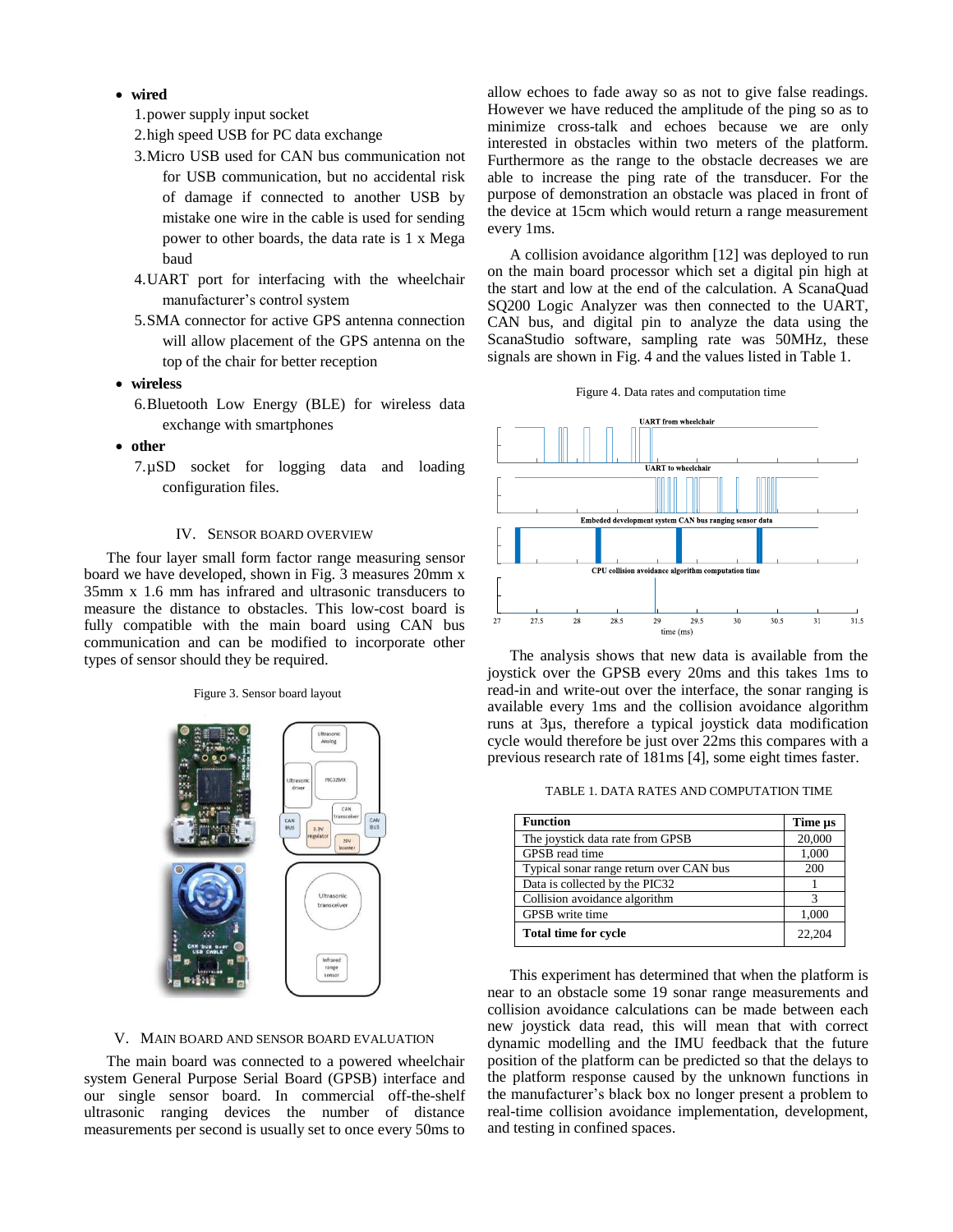A detailed analysis of the CAN bus communication between the sensor node and main board was undertaken by measuring the time taken to send various amounts of data over the CAN bus, these are tabulated in table 2, to evaluate the suitability for returning increasing amounts of sensor node data for future expansion of the system using smarter sensors.

| TABLE 2. DATA RATE ANALYSIS FOR CAN BUS |  |  |  |  |  |  |
|-----------------------------------------|--|--|--|--|--|--|
|-----------------------------------------|--|--|--|--|--|--|

|                |                                                  | <b>Best case</b><br>(no stuffing bit) |                 |                      | Worst case<br>(max stuffing bit) |                 |                      |
|----------------|--------------------------------------------------|---------------------------------------|-----------------|----------------------|----------------------------------|-----------------|----------------------|
| Data<br>bytes  | <b>Frame</b> length<br>before stuffing<br>(bits) | Time<br>$(\mu s)$                     | Frame<br>rate/s | Data<br>rate<br>kbps | Time<br>$(\mu s)$                | Frame<br>rate/s | Data<br>rate<br>kbps |
| $\theta$       | 47                                               | 47                                    | 21276           | 0.0                  | 53                               | 18867           | 0.0                  |
| 1              | 55                                               | 55                                    | 18181           | 145.5                | 63                               | 15873           | 127.0                |
| $\overline{2}$ | 63                                               | 63                                    | 15873           | 254.0                | 73                               | 13698           | 219.2                |
| 3              | 71                                               | 71                                    | 14084           | 338.0                | 82                               | 12195           | 292.7                |
| 4              | 79                                               | 79                                    | 12658           | 405.1                | 92                               | 10869           | 347.8                |
| 5              | 87                                               | 87                                    | 11494           | 459.8                | 101                              | 9900            | 396.0                |
| 6              | 95                                               | 95                                    | 10526           | 505.3                | 111                              | 9009            | 432.4                |
| 7              | 103                                              | 103                                   | 9708            | 543.7                | 121                              | 8264            | 462.8                |
| 8              | 111                                              | 111                                   | 9009            | 576.6                | 130                              | 7692            | 492.3                |

TABLE 3. TYPICAL SYSTEM POWER CONSUMPTION

| <b>Device</b>        | mW   |
|----------------------|------|
| Sensor board x 30    | 4830 |
| Processor main board | 1200 |
| Total                | 6030 |

Measurements were also made to determine the power drawn from the wheelchair, they are listed in table 3, the value for the sensor board was multiplied to show the maximum power that could be drawn if the system was fully deployed and running would be around 6W. When compared to the power drawn by driving the wheelchair this represents less than 1% of the total used. Additionally the system monitors the GPSB and if no command is present sends the main board and sensor boards into sleep mode, the system then only uses 5.6mW of power, and wakes when the manufacturers' system is turned back on.

#### VI. SYSTEMS INTEGRATION AND EVALUATION

The main board is able to communicate seamlessly with other systems, Fig. 5 shows the schematic, the USB allows other computational devices to be connected to the main board to run higher level development software for academic research and the main board Bluetooth allows seamless integration with mobile phones and tablets for the development of end user human interface software.

 A second higher-level system based on the Robot Operating System (ROS) has been developed for research purposes to provide a high-level interface for interacting with our main board, and thus the powered wheelchair. The hardware platform that ROS operates under is UDOO, a single board computer with an integrated Arduino 2 compatible microcontroller. UDOO is a development platform that merges a Dual or Quad Core ARM Freescale Cortex-A9 i.MX 6 CPU, providing good performance when running both Linux or Android operating systems, and an Arduino 2 compatible board with a dedicated ARM Atmel SAM3X8E CPU. This allows researchers to use the ROS navigation stack, when wheel encoders and a line scanning laser range finder are fitted, in combination with the main board GPS to map the environment which provides a development platform for developing assisted navigation.









A ROS compliant Android application has also been developed as an addition to the system for easy interaction with the wheelchair. The Android application integrates with the ROS architecture as a node that communicates over Wi-Fi with the central ROS master running on the UDOO. The system operates inside a local area network over a TCP connection provided by the ROS infrastructure. The application has a user interface with an on-screen joystick for remote control of the mobile platform and options to enable/disable different system parameters, shown in Fig. 6.

We have also tested a remote control Android application, which directly communicates with the main board over Bluetooth, to demonstrate the ability of porting developments using the high-level ROS environment. The standard